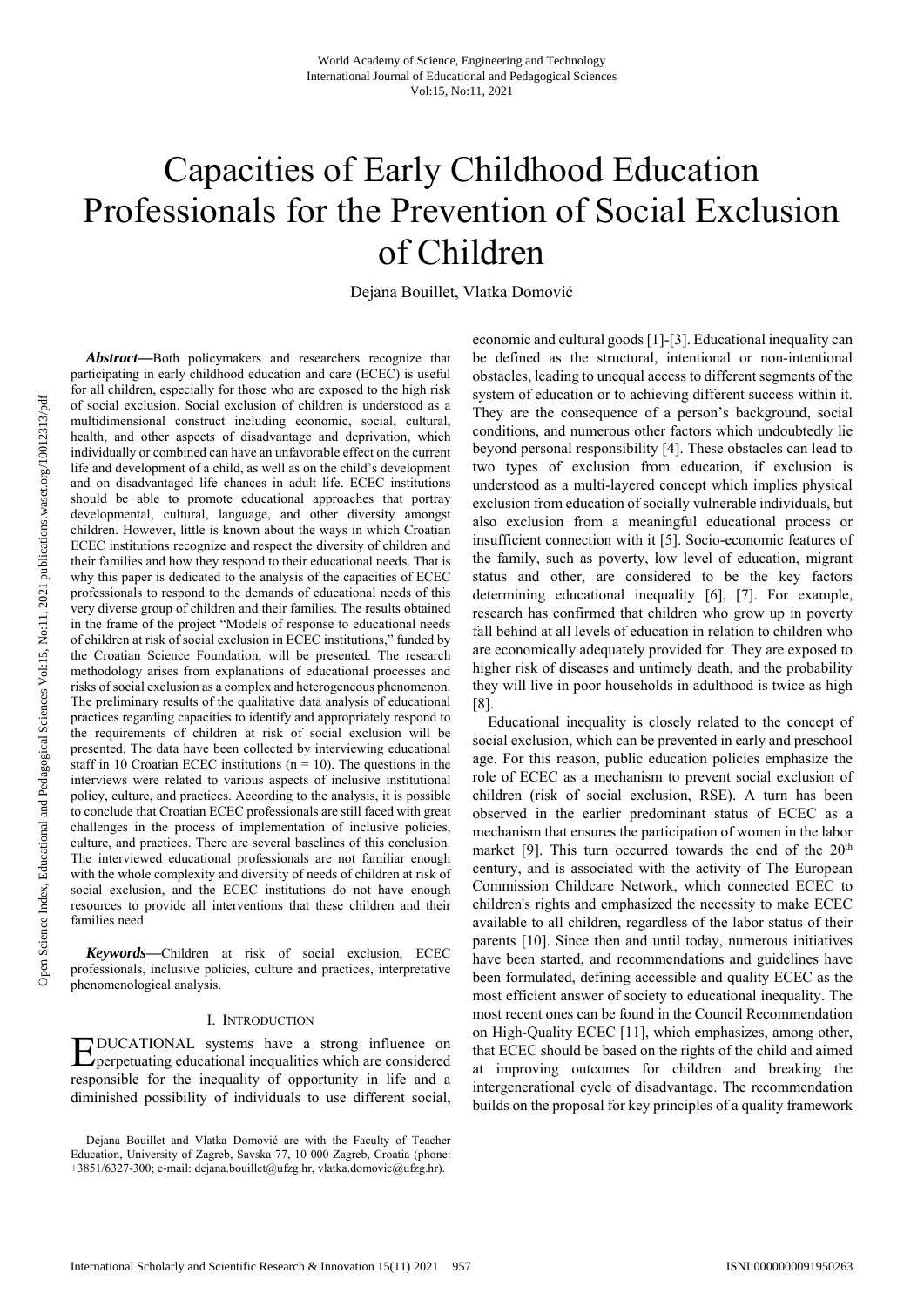for ECEC [12] which emphasizes the importance of:

- access to ECEC availability, affordability and respect for all families and their children;
- well-qualified staff preschool teachers whose initial education and continuing professional development enable professional autonomy;
- curricula enabling children to reach their full potential and encourage cooperation of all stakeholders;
- monitoring and evaluating procedures that support continuing improvements in the practice and education policies which are in the best interest of the child; and,
- managing and financing  $-$  a clear picture and mutual understanding of roles and responsibilities in the ECEC system.

Observing the importance of ECEC in promoting the learning, well-being and development of all children opens the question of its inclusiveness, a paradigm promoting a culture of equality, social justice and participation in everyday practices of ECEC institutions [13]. Understood in this way, inclusion does not exhaust itself through the availability of education, but includes strategies, structures, and operational procedures which guarantee successful education for all children [14]. Despite knowledge about strategies which facilitate the inclusiveness of ECEC, there is still a gap between the theoretically assumed aspects of inclusion and everyday professional practices [15]. Besides, there is still relatively scarce evidence about the real possibilities of ECEC professionals in contributing to the prevention of educational inequality and social exclusion of children [16], [17]. Most investigations point to the relationship between inclusion in ECEC and the cognitive development of the child measured by standardized math and language tests [18]-[20], whereas longitudinal investigations measuring long-term effects of ECEC on the prevention of social exclusion do not provide unambiguous answers. Some studies confirm those effects [21], while others dispute them [22], [23].

The aim of this paper is to help understand the capacities of ECEC professionals to participate in the prevention of risks of social exclusion of children of early and preschool age on an example from Croatia.

# II.THEORETICAL FRAMEWORK OF THE RESEARCH

Social exclusion of children in the preschool years can be defined as a multidimensional construct including economic, social, cultural, health and other aspects of disadvantage and deprivation that can exert a negative influence on the development of a child, either individually or in combination [24]. Such disadvantage and deprivation can result from the characteristics of the child (their developmental and health status), their family (unfavorable characteristics of parents and/or child care) and the community (inadequate systems of support to the child and/or their parents, and their range on a continuum from low- to high-risk). It is a very complex and global social problem, whose solution should result in social inclusion [25], [26]. Social inclusion is a multifaceted concept, which has acquired different meanings over the years, and today represents an approach based on the human rights

concept, contributing to social justice and accepting and supporting differences among people [27]. Its ultimate aim is to eliminate social exclusion on the basis of social origin, race, ethnic belonging, religion, gender identity, abilities, health or any other feature [28].

Inclusive education is an important component of social inclusion, and refers to education providing mutual (cooperative) learning for all children in order to enable and empower their full participation in the learning and culture of a community, also providing adequate support in fulfilling their individual educational needs [29]. Since inclusive education looks at differences as a concept, instead of focusing on individual categories of difference [30], it assumes the environment is ready to adapt to the needs of all children, expects mutual cooperation and communication which contribute to the feeling of belonging and the immersion into education for every child. Differences are treated as strengths and resources, enabling the children to grow into persons sensitive to social injustice and who will accept differences as a natural feature of every society [27].

Such a definition of inclusive education leads to the conclusion that it is the consequence of value choices of a certain society, that it implies a high level of affordability and availability of education to all families and children, a domination of inclusive, just, and non-discriminatory culture, and cooperative and inclusive educational processes [14]. In a similar way, the index of inclusive culture of ECEC institutions includes: (a) increased participation of children and a reduction of their exclusion from culture, activities and local communities; (b) restructuring of cultures, policies and practices of ECEC in order to make them responsive to differences of children and communities; (c) equity in the assessment of all children, families and professionals; (d) treating differences among children as a resource supporting play, learning and participation, and not as a barrier that needs to be overcome; (e) recognizing quality ECEC in the local community as a fundamental right of the child; (f) continuous improvement of the system for the benefit of both professionals and children; (g) reducing barriers to play, learning and participation of all children; (h) overcoming a narrow focus on children who display difficulties in playing, learning and participation; (i) emphasizing the importance of developing community and values, as well as achievements; (j) encouraging mutual support and cooperation of the community and ECEC; (k) recognizing inclusive ECEC as an aspect of social inclusion; and (1) practicing inclusive values [31].

A decade has elapsed since consensus was reached on the importance and characteristics of inclusive education, and inclusive values were declaratively accepted. However, there are still numerous obstacles to the accessibility of ECEC, such as cultural segregation, discrimination, and the existence of differences in educational opportunities [32]. An important role is played by educational practices and the beliefs held by ECEC professionals, who are the holders of inclusive processes. Research results point to the conclusion that many ECEC professionals still practice a deficit model [15], focusing on 'correcting' children [33], and believe that regular ECEC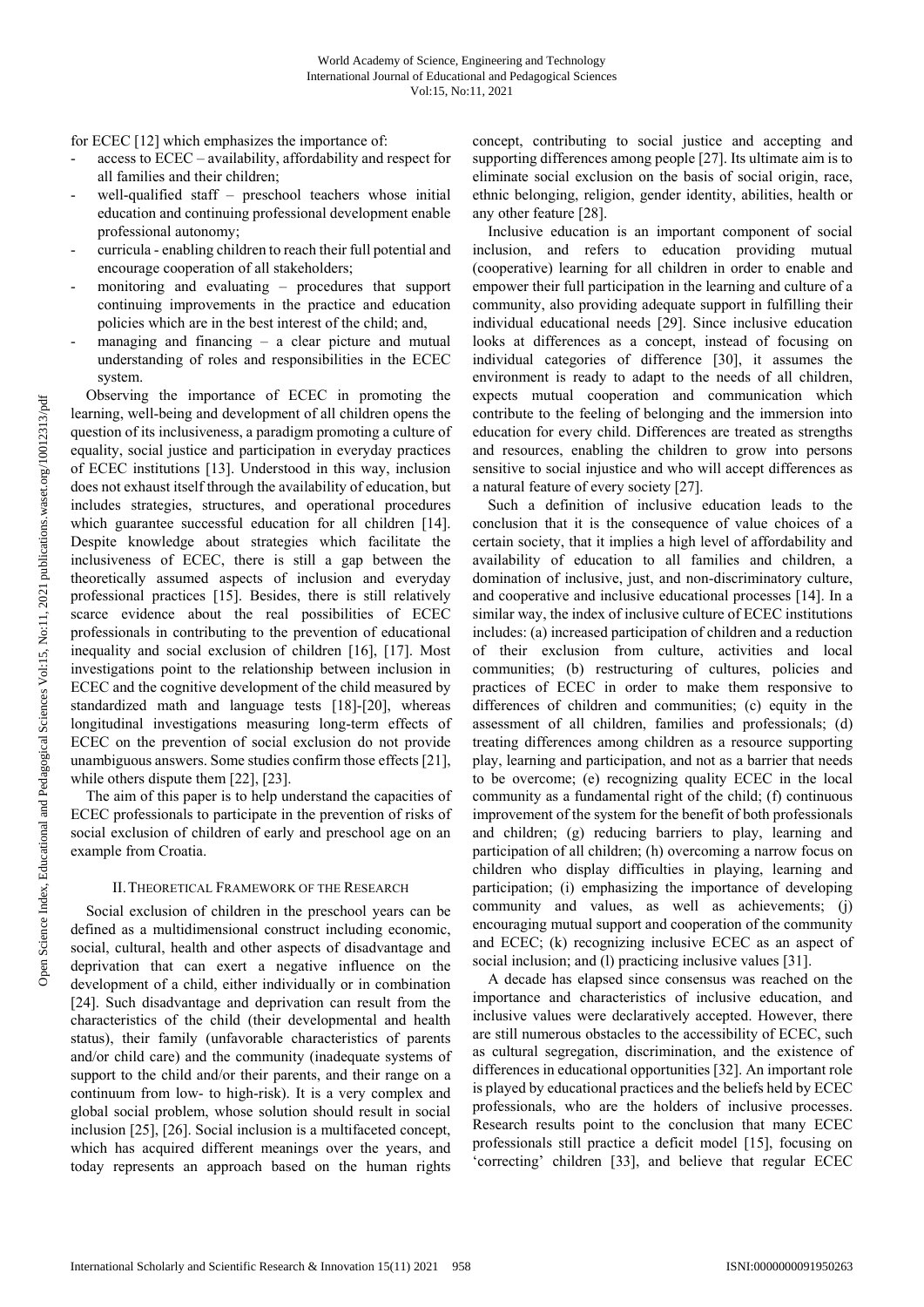institutions cannot address the needs of children at RSE, especially if they are conditioned by developmental disabilities [34]. Thus, the implementation of inclusive education based on equal educational opportunities, social justice, participation and eliminating all forms of exclusion practices remains an (in)surmountable challenge [13]. Overcoming this challenge implies that ECEC professionals understand the concept of accepting differences, of cultural diversity, non-violent conflict resolution, and that they implement critical reflection with regard to children at RSE [35]. Such practices contribute to developing an inclusive culture in institutions, together with inclusive policies. In that respect, it is important for ECEC programs not to focus on the problems, but on the abilities, capacities and strengths of children and their families. According to the strength-based approach, it is children's abilities and strengths that represent the basis for change, and it is the role of ECEC professionals to recognize, evaluate and mobilize them [36]. The approach is based on values, beliefs and behavior which lead to shared power and reciprocity, instead of practicing superiority (e.g., of adults over children, of right values and behavior over wrong ones). Instead of focusing on the detected deficits, what is identified and addressed are social, personal, cultural and structural limitations for growth, learning and development of all children. The basic principles of this approach are respect, transparency, social justice, empowering, using different perspectives, and recognizing strengths as starting points for changes. Research has shown that ECEC professionals apply the principles of respect and social justice, whereas the use of other principles may vary [37]. A clearly conceptualized, interdisciplinary 'strength-based' approach can be a good platform for developing more inclusive educational practices in ECEC systems. In order to achieve that, an open dialogue is needed between ECEC professionals and parents, peers and children, based on principles of reciprocity. ECEC professionals should be involved and actively engaged in social change, they should be able to reflect critically on their own educational practices and on the prevailing educational practices in their institutions, and to create new educational knowledge and practices [38]. Such an approach supports quality educational practices reflecting a strong conviction that the task of ECEC professionals is to provide maximum support to every child, so that children can develop into strong, selfconfident, caring, responsible and happy members of society. Such practices are based on beliefs that include teaching focused on the child, the need to develop a strong partnership with families and the community, and ECEC professionals as promotors of quality education and of education for all children [39]. Quality educational practices are most important in the education process itself, which requires the use of a flexible curriculum, addressing the needs of children of different abilities, life experience, cultures and learning styles, some of them being at RSE.

#### III. CONTEXT OF THE RESEARCH

In Croatia, ECEC is regulated by the Act on Preschool Education and the accompanying legislation (1997). It includes education and care for children of early and preschool age. It is implemented through programs of education, healthcare, nutrition and social care for children from the age of six months until the start of primary school. ECEC represents the initial level of the education system and, with the exception of the program of pre-school (a program which is compulsory for children in the year previous to primary school), it is not compulsory for all children. It is divided into two educational cycles: (1) the nursery cycle (6 months to 3 years) and (2) kindergarten cycle (3 to 7 years).

The role of ECEC professionals is to plan, program and evaluate educational work and to support the development of every child, according to their abilities, while cooperating with peers, parents and the local community [40]. They hold and implement ECEC. The National Curriculum for ECEC (2015) puts the child at the center of the educational process and considers their personality which needs to be understood and respected. It is expected that ECEC should guarantee the realization of equal rights for all, as the educational approach is based on empathy, acceptance, and mutual support, but also on enabling children to understand their rights, commitments and responsibilities as well as the rights, commitments and responsibilities of others. Besides, the National Development Strategy until 2030 (2021) emphasizes as one of the priorities in the area of education policy the increased availability of a high-quality ECEC system for every child, for the purpose of ensuring the right to quality education from early childhood and quality standards and resources to support children at risk of social exclusion.

In Croatia, the ECEC system is significantly decentralized, and, for the most part, local governments are responsible for financing and providing services. This leads to a range of different forms of financing at local level, and research has shown that financial obstacles are one of the reasons why many children remain unenrolled [41]-[43]. Moreover, investment in programs and services for children of early and preschool age is lower than the EU average. In most member countries, public spending amounts to 2.3% of the GDP, while in Croatia it is 1.6% of the GDP [43]. Nevertheless, the sector of services for children in Croatia has been expanding, primarily in the ECEC area. However, the exact indicators of children of early and preschool age at RSE are non-existent, and scientifically verified answers of ECEC to their needs have not been developed. The current project supported by the Croatian Science Foundation Models of Response to Educational Needs of Children at Risk of Social Exclusion in ECEC Institutions is aimed at investigating obstacles, and possibilities (chances) which limit or support the availability of quality ECEC for children at RSE. This paper is part of that project.

#### IV. RESEARCH METHODS

In this study, interpretative phenomenological analysis (IPA) was used with the aim of investigating and discovering the significance of life experiences or personal perceptions of members of a certain social group on the researched phenomenon [44]. The method was selected as the research attempted to provide insight into different perspectives of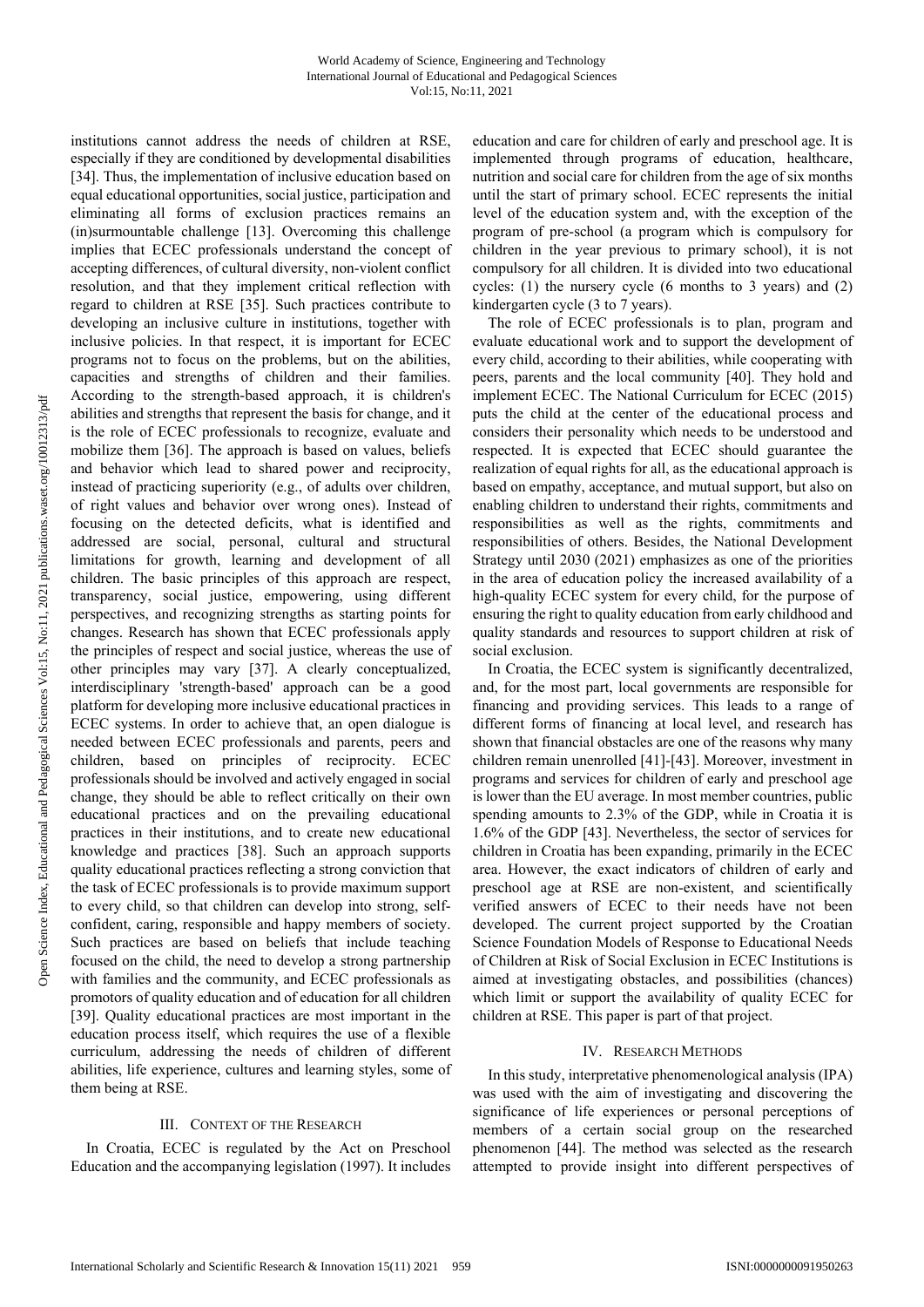ECEC professionals about RSE in children and the possibility of its prevention, based on the personal professional experience of the participants.

The research comprised 10 ECEC professionals employed in different public ECEC institutions in Croatia. They belonged to different professions (preschool teachers, educational experts, educational rehabilitators, speech therapists), and were active in teams involved in the education of children of early and preschool age. All participants were female and had completed a 5-year university study (ISCED level 7), having acquired competences in education sciences, and had professional experience with children at RSE. They were included in the sample by voluntary informed consent.

Data were collected by means of semi-structured interviews which were led by the scientists included in the project Models of Response to Educational Needs of Children at Risk of Social Exclusion in ECEC Institutions. The interviews were conducted online, recorded, and transcribed afterwards. They took between 45 and 60 minutes. The interviews were aimed at finding answers to questions such as the following ones:

- How do they experience inclusive education and RSE?
- What are their experiences with children at RSE and members of their families?
- What are the most mitigating and aggravating factors in the prevention of social exclusion of children?
- How do they personally contribute to the prevention of social exclusion of children in the institution they are employed?
- What is their estimate of success in the prevention of social exclusion of children?

The content of the interviews was processed and interpreted according to the following steps:

- 1. Reading the transcripts of the interviews: the authors of this paper read the transcripts independently several times in order to familiarize themselves with the data, and to identify the words and phrases that occurred repeatedly in the answers.
- 2. Independently classifying the identified words and phrases into more general topics in order to identify the participants' key messages and ideas.
- 3. Individual categorization of data into meaningful units according to the identified topics.
- 4. Coordinating the categories and their meaning among the researchers.

## V.RESEARCH RESULTS

Four topics were derived by the analysis: (1) social justice; (2) inclusive curriculum; (3) children's strengths; and (4) empowering.

#### *A. Social Justice*

The topic refers to the beliefs of ECEC professionals that the ECEC system has to be available to all children and cherish equality and equal educational opportunities for all children. The analysis of the answers given by ECEC professionals has shown that they range on a continuum from the segregative approach to an inclusive one, and could be grouped into three categories: (a) non-inclusive beliefs; (b) partly inclusive beliefs and (c) inclusive beliefs (Table I).

| <b>TABLE I</b>                                               |
|--------------------------------------------------------------|
| CATEGORIES OF ANSWERS GIVEN BY ECEC PROFESSIONALS CONCERNING |

| THE TOPIC OF SOCIAL JUSTICE    |                                                                                                                                                                                                                                                                             |  |
|--------------------------------|-----------------------------------------------------------------------------------------------------------------------------------------------------------------------------------------------------------------------------------------------------------------------------|--|
| Category                       | Example                                                                                                                                                                                                                                                                     |  |
| Non-<br>inclusive<br>beliefs   | " how this inclusion, or process of inclusion in the group<br>will affect a child developing regularly,"<br>" not accepting differences starts from parents and their<br>prejudices."                                                                                       |  |
| Partly<br>inclusive<br>beliefs | " somehow it all revolves around acceptance, tolerance, that<br>we are all the same"<br>" developing sensitivity for children, empathy, tolerance."<br>" a higher level of respect for the child, where they<br>(children) are treated as totally equal participants in the |  |
| Inclusive<br>beliefs           | educational process."<br>" a systematic process which primarily requires careful<br>planning, implementation and monitoring, in order to achieve<br>success in work with all the children."                                                                                 |  |

## *B.Inclusive Curriculum*

The topic refers to the maximum possible practical use of the environment, contents and resources with the purpose of encouraging the development and full participation of every child in ECEC. An analysis of the interviews has shown that ECEC professionals describe curricula whose features reflect segregative, integrative or inclusive practices (Table II).

TABLE II CATEGORIES OF ANSWERS GIVEN BY ECEC PROFESSIONALS CONCERNING THE TOPIC OF INCLUSIVE CURRICULUM

| Category                 | Example                                                       |
|--------------------------|---------------------------------------------------------------|
| Segregative<br>practices | " a person who knows his language should be provided for      |
|                          | him"                                                          |
|                          | " in all the groups they pray before lunch this is imposed    |
|                          | on the children who are not of catholic religion."            |
| Integrative<br>practices | " those children can present some culture, their way of life, |
|                          | specific features of life in multilingual families."          |
|                          | " individualized curricula designed for work with children    |
|                          | with specific characteristics."                               |
| Inclusive<br>practices   | "In our group, the values of personal and social development  |
|                          | have taken first place, three years in a row now"             |
|                          | " emphasis on every child, regardless of their chronological  |
|                          | age, developmental abilities or the religious, national or    |
|                          | economic specificities of their family."                      |

## *C.Children's Strengths*

The topic refers to ECEC professionals recognizing and focusing on the abilities, interests, possibilities and individual needs of every child, as opposed to labeling and categorizing children according to the risks of social exclusion. According to the analysis, the answers of the interviewed ECEC professionals can be classified within three headings: measuring and comparing children's abilities, adapting their approach to individual children or observing the personality and identity values of every child.

# *D.Empowering*

This topic refers to providing appropriate forms of support to all ECEC shareholders, including children, family members and staff. Those are also the three main derived categories of this topic, with specific subcategories within them. In relation to empowering children, the answers of ECEC professionals emphasize giving individual support to children and treating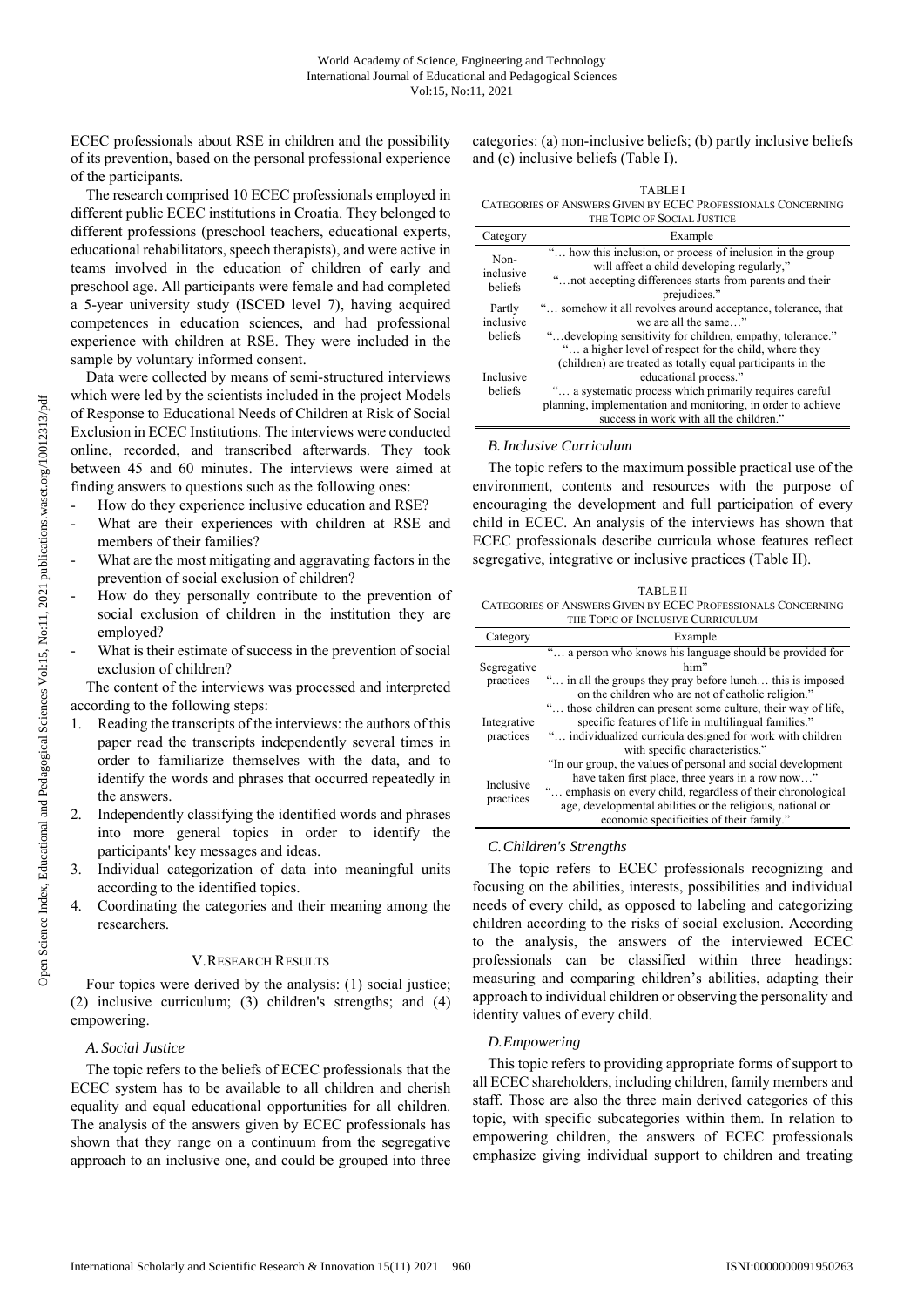differences as a learning resource, while empowering family members refers to informing and educating parents/caregivers. Empowering staff involved in the education of children at RSE includes providing resources (e.g., specialist treatments, auxiliary staff, adequate staff-to-children ratio) and continuing professional development (e.g., peer learning, organized education and training).

TABLE III CATEGORIES OF ANSWERS GIVEN BY ECEC PROFESSIONALS CONCERNING THE TOPIC OF CHILDREN'S STRENGTHS

| Category                                                         | Example                                                                                                                                                                                                                                                                                                                                                                                     |  |
|------------------------------------------------------------------|---------------------------------------------------------------------------------------------------------------------------------------------------------------------------------------------------------------------------------------------------------------------------------------------------------------------------------------------------------------------------------------------|--|
| Measuring and<br>comparing<br>children's<br>abilities            | " we have different evaluation lists"<br>" I use standardized tests of language skills and this is<br>where I get clear information."                                                                                                                                                                                                                                                       |  |
| Adapting their<br>approach to<br>each individual<br>child        | " by observing the educational process in the group, by<br>monitoring their interests and recognizing their<br>potentials."<br>" I try to redirect the activity in some way, i.e. offer<br>something in addition but so that we can still be all<br>together."                                                                                                                              |  |
| Observing<br>every child's<br>personality and<br>identity values | " I let every child know that they are worthy as they<br>are, that we respect what they like, that we value their<br>wishes, needs, I monitor that, then I organize such<br>activities, I try that every child in the group, - that we<br>respect, we respect each other, and we are different."<br>" we have shown the children their plurilingualism as<br>a value, not as a limitation." |  |

TABLE IV CATEGORIES OF ANSWERS GIVEN BY ECEC PROFESSIONALS CONCERNING THE TOPIC OF EMPOWERING

| Category               | Example                                                                                                |
|------------------------|--------------------------------------------------------------------------------------------------------|
| Empowering<br>children | Providing individual support to children<br>" providing individual sessions with a speech therapist or |
|                        | psychologist we do an activity and make a number of<br>adjustments to it"                              |
|                        | Approaching differences as a learning resource                                                         |

|                     | "applying universal design, meaning a space which is               |
|---------------------|--------------------------------------------------------------------|
|                     | encouraging for every child through workshops where children       |
|                     | experience differences, get to know a certain difference, or       |
|                     | experience it personally, and then they will understand it and     |
|                     | learn to accept it."                                               |
|                     | <i>Informing</i>                                                   |
|                     | " using notice boards or parents' corners, various articles"       |
| Empowering          | Educating                                                          |
| family<br>members   | "We include parents in the program of teaching assistive           |
|                     | communicationAt parents' meetings we sensitize parents to          |
|                     | accepting differences."                                            |
|                     | Providing resources                                                |
|                     | "good cooperation with experts who work with children with         |
| Empowering<br>staff | difficulties in institutions other than kindergartens and who were |
|                     | open for cooperation and came to the kindergarten to show what     |
|                     | they do in therapy with children."                                 |
|                     | Continuing professional development                                |
|                     | " meetings of all experts in kindergarten to exchange              |
|                     | experiences."                                                      |
|                     | " after I finished my study, I also attended several workshops     |
|                     | on topics of multiculturalism, and education for diversity."       |

## VI. DISCUSSION AND CONCLUSION

This paper provides an analysis of the capabilities of Croatian ECEC professionals to participate in the prevention of RSE in children of early and preschool age. By means of IPA, four topics were derived from the collected data: social justice, inclusive curriculum, children's strengths, and empowering. Within the topics, categories were established including different aspects of inclusive education as the answer to RSE of children and the prevention of educational inequality (Fig. 1). The figure shows that the responses of ECEC professionals include issues of availability of ECEC to all children, the competences of staff for inclusive education and the inclusion of children at RSE, a curriculum aimed at accepting differences, learning and the development of every child, as well as available measures of support to children, families and staff.



Fig. 1 Topics and categories derived by means of the IPA method

Overall, the analysis of the answers provided by ECEC professionals about how they understand and experience prevention of RSE in children of early and preschool age has pointed to significant differences among them. This is evident from the way they experience inclusive education, which they position dominantly in the deficit model, i.e., in the expectation

the child should adapt to the environment, or that it is necessary to ensure special/different conditions for different children. Besides, they mainly recognize developmental disabilities as RSE, whereas social risks (such as poverty, minority cultural identity) are recognized by the minority of participants in the research.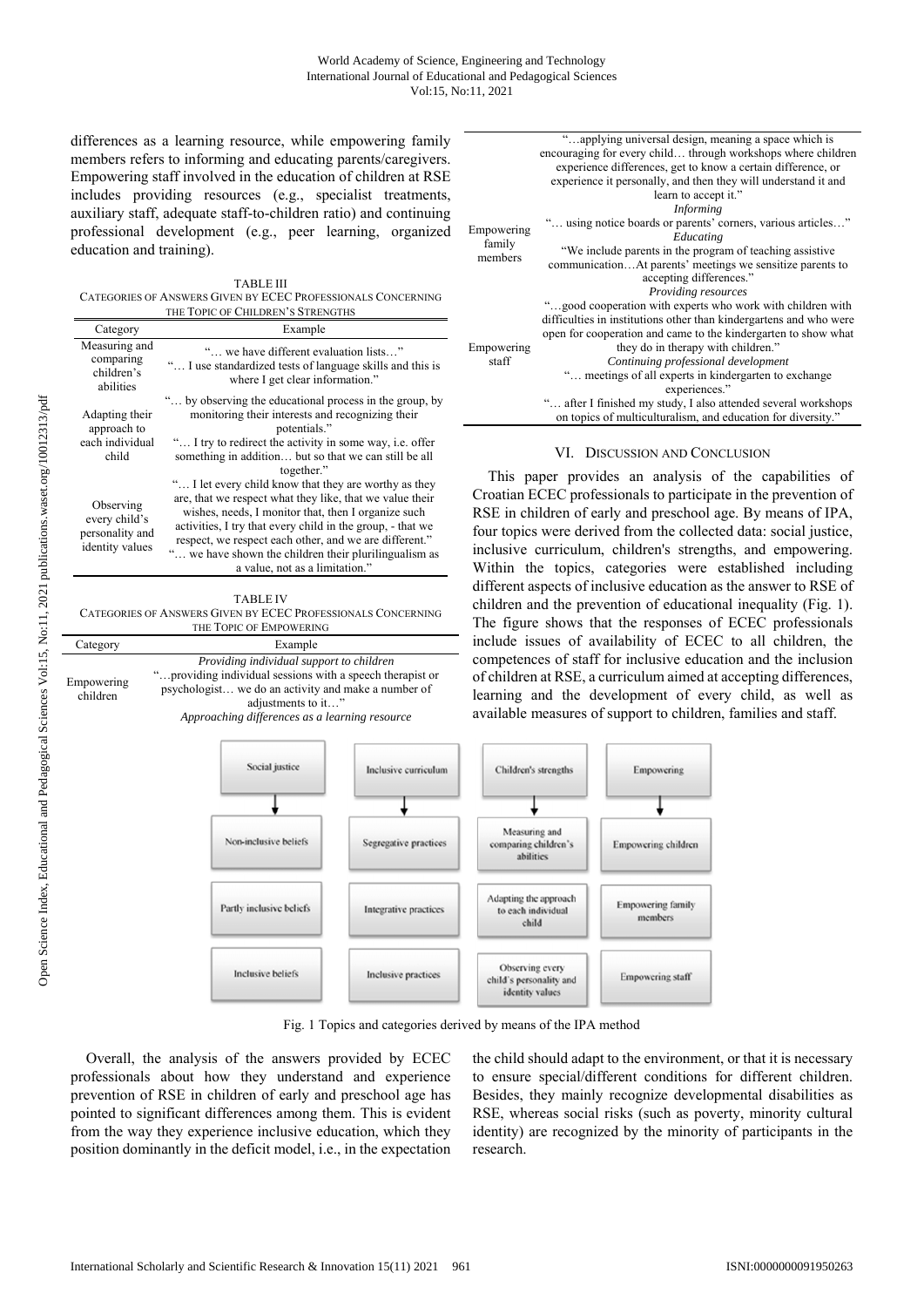ECEC professionals who understand and promote an inclusive model of education are rare. Those professionals are aware of the need to respect the rights of all children and to build cultures, policies, and practices that respond to the differences of children and communities. They do not treat differences as obstacles, but as resources for learning and development of all children. The differences in the beliefs of ECEC professionals are reflected in their practices, whereby the prevailing focus is on the specific needs of individual children at RSE and on the development of individualized educational programs of work. Such programs are frequently not included in the core curriculum, but they lead to the exclusion of children from regular activities. At the same time, some ECEC professionals apply universal design, autonomously create curricula and actively contribute to developing social skills and inclusive values in children, thus empowering all children. Further, there are a few rare ECEC professionals who estimate the resources for inclusive education to be sufficient. The most frequent problem they face is the unfavorable staff-to-children ratio, the unavailability of professional support and inappropriate programs of professional development. Interestingly, they more frequently seek support from civil society organizations, and more rarely from public educational institutions.

The formal recognition of a right appears not to guarantee its application in practice. One of the reasons lies in the form or declaration of that right, and in the processes, procedures and resources necessary for its implementation. Another reason refers to the specific situations in which the potential beneficiaries of that right can find themselves in. Thus, the declaratively widely accepted social value of inclusive education in public policies has not taken root in the cultures and practices of many Croatian ECEC institutions, which makes the education of numerous children at RSE significantly more difficult. ECEC is still largely based on the deficit model, and its inclusiveness depends on the possibilities and will of the founders – either private persons or local community units. All this considerably weakens the capabilities of numerous ECEC professionals in contributing to the prevention of RSE in early and preschool age. In addition, demanding standards that many ECEC institutions cannot meet need to be mentioned, and they become an excuse for not including children at RSE in ECEC programs. The fact that the education, obligations and status of personal assistants in the ECEC system are not in any way legally defined is particularly problematic, and ECEC professionals consider assistants to be the foremost form of support for work with children at RSE. Besides, it has been established that ECEC professionals and the respective institutions working with children at RSE do not make enough use of professional services provided by public educational institutions (e.g., universities, the Education and Teacher Training Agency), but they are directed towards services provided by the civil sector, which are not available in many parts of Croatia.

The study has established that the majority of the interviewed ECEC professionals are not familiar enough with the whole complexity and diversity of needs of children at RSE and that ECEC institutions do not have enough resources to provide quality and inclusive educational practices. This leads to perpetuating inequality, since in some ECEC institutions and in the relationship with some ECEC professionals' children at RSE have the chance to participate in inclusive education, whereas for others these possibilities are rather limited. The gap between policy recommendations that highly support inclusive education and obstacles still exists in Croatian ECEC.

#### ACKNOWLEDGMENT

This work has been fully supported by Croatian Science Foundation under the project IP-2019-04-2011.

### **REFERENCES**

- [1] G. Felouzis, and S. Charmillot, "School tracking and educational inequality: a comparison of 12 education systems in Switzerland," *Comparative Education*, vol. 49, no. 2, pp. 181-205, Sep. 2012.
- [2] Ch. Gross, H. D. Meyer, and A. Hadjar, "Theorising the impact of education systems on ineqalities," in *Education systems and inequalities - International comparisons*, A. Hadjar, and Ch. Gross, Eds. Bristol: Policy Press, 2016, pp. 11-32.
- [3] D. Bloome, S. Dyer, and X. Zhou, "Educational inequality, educational expansion, and intergenerational income persistence in the United States," *American Sociological Review*, vol. 83, no. 6, pp. 1215-1253, Nov. 2018.
- [4] W. Müller, "Educational inequality and social justice: Challenges for career guidance," *International Journal for Educational and Vocational Guidance*, vol. 14, pp. 21-33, March 2014.
- [5] C. Vandekinderen, G. Roets, H. Van Keer, and R. Roose, "Tackling social inequality and exclusion in education: from human capital to capabilities," *International Journal of Inclusive Education*, vol. 22, no. 1, pp. 1-20, Aug. 2017.
- [6] S. Blömeke, U. Suhl, G. Kaiser, and M. Döhrmann, "Family background, entry selectivity and opportunities to learn: What matters in primary teacher education? An international comparison of fifteen countries,<sup>3</sup> *Teaching and Teacher Education*, vol. 28, no. 1, pp. 44-55, Jan. 2012.
- [7] M. van Poortvliet, "Inequality in skills for learning: do gaps in children's socio-emotional development widen over time according to family background?" *Oxford Review of Education*, published on-line March 2021.
- [8] M. Cronin, K. Argent, and Ch. Collett, *Poverty and Inclusion in Early Years Education*. London & New York: Routledge Taylor & Francis Group, 2018.
- [9] B. Casalini, "The early childhood education and care policy debate in the EU," *Interdisciplinary Journal of Family Studies*, vol. 19. no. 1, pp. 77- 94. June 2014.
- [10] European Commission Childcare Network, *Quality Targets in Services for Young Children*. Brussels: EC Childcare Network, 1996.
- [11] European Commission, "Council recommendation of 22 May 2019 on High-Quality Early Childhood Education and Care Systems (2019/C 189/02), "*Official Journal of the European Union* C 189/4, 2019.
- [12] European Commission, *Proposal for key principles of a Quality Framework for Early Childhood Education and Care: Report of the Working Group on Early Childhood Education and Care under the auspices of the European Commission*, Brussels: Directorate-General for Education and Culture, 2014.
- [13] H. Warming, "Inclusive discourses in early childhood education?" *International Journal of Inclusive Education*, vol. 15, no. 2, pp. 233-247, Oct. 2010.
- [14] I. Halinen, and R. Järvinen, "Towards inclusive education: the case of Finland," *Prospects*, vol. 38, pp. 77-97., Sept. 2008.
- [15] A. Fyssa, A. Vlachou, and E. Avramidis, "Early childhood teachers' understanding of inclusive education and associated practices: reflections from Greece," *International Journal of Early Years Education*, vol. 22, no. 2, pp. 223-237, Apr. 2014.
- [16] S. Wong, and K. Turner, "Constructions of social inclusion within Australian early childhood education and care policy documents," *Contemporary Issues in Early Childhood*, vol. 15, no. 1, pp. 54-68, Jan. 2014.
- [17] N. Jordt Jørgensen, K. Dahl Madsen, and M. Husted, *Sustainability education and social inclusion in Nordic early childhood education*,